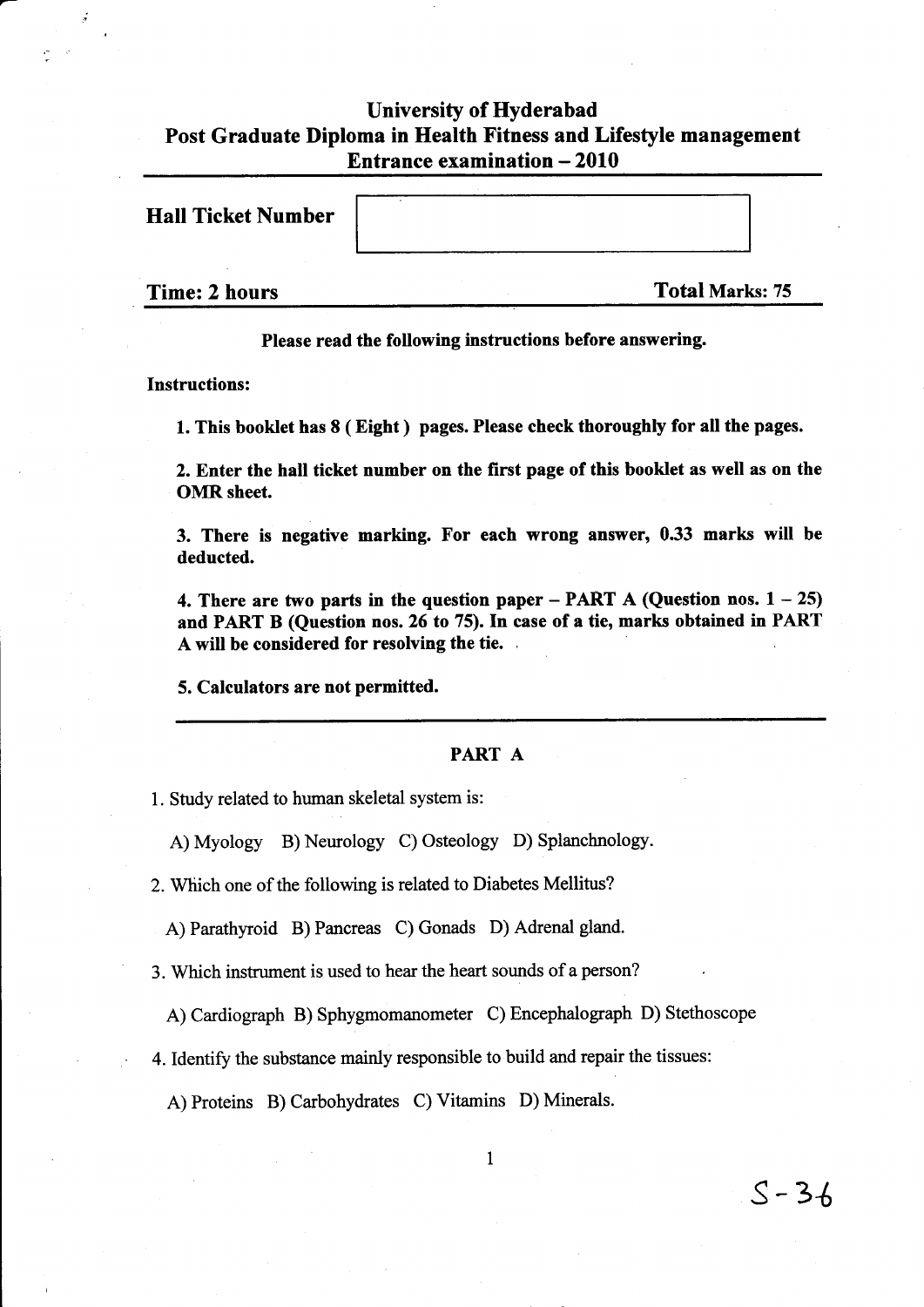5. The energy equivalent (in Kcal) of 0.50 kilogram of body fat is:

A) 3s00 B) 4s00 c) 2s00 D) 1500.

6. A condition in which the arterial lumen is narowed by fatty deposits:

A) Hypertension B) Atherosclerosis C) Diabetes D) Hypercholesterolemia.

7. A substance with cancer preventive role is:

A) Protein B) Electrolyte C) Anti- oxidant D) Carbohydrate

8. Epinephrine is produced by:

A) Adrenal cortex B) Adrenal medulla C) Anterior Pituitary D) Posterior pituitary

9. Bile juice is secreted by

A) Pancreas B) Small Intestine C) Large intestine D) Liver.

10. Blood constituent that carries carbon dioxide

A) Albumin B) Oxytocin C) Hernoglobin D) Plasminogen.

11. Identify the volume of air( in ml ) during an ordinary inspiration or expiration of humans under normal conditions.

A) 1000 B) 500 C) 1500 D) 100

12. Normal resting Systolic blood pressure of a healthy individual is (mm Hg)

A) 130 B) 110 C) 80 D) <sup>120</sup>

13. The apex body in the world, which looks after the "Olympics"

A) International Olympic Committee B) International Olympic Association

C) World Olympic Association D) World Olympic Committee.

14. Identify the water soluble vitamin:

A) Vitamin A B) Vitamin E C) Vitamin D D) Vitamin C.

 $S - 36$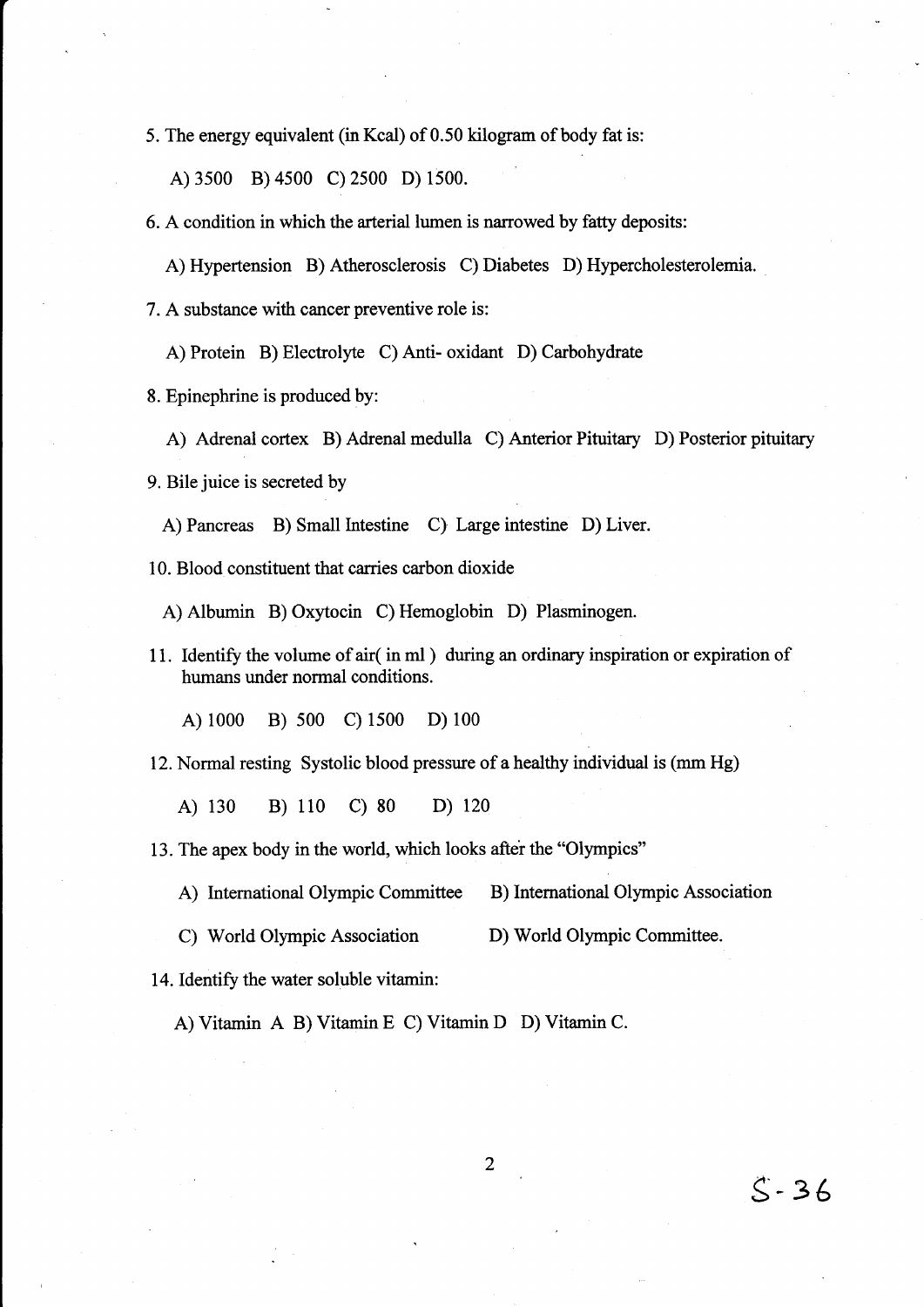15. Mineral abundantly present in Milk:

A) Potassium B) Calcium C) Magnesium D) Selenium.

16. Muscle cramps are caused due to the deficiency of

A) Sodium B) Magnesium C) Calcium D) Zinc.

17. The organ of which directly participates in controlling the human body temperature? A) Kidney B) Skin C) Large intestine D) Small intestine.

18. The outer layer of bone is

A) Havertian canal B) Lamella C) Periosteum D) Epiphysis.

19. Fitness of the individual that determines long duration running capacity

A) Anaerobic B) Muscular C) Aerobic D) Emotional.

20. Goitre is not caused by

A) Iodine deficiency B) Thyroid cancer C) Iron deficit D) Thyroiditis

21. Osteoporosis is a disease related to:

A) Muscles B) Liver C) Bones D) Skin.

22. Storage Fat is abundant in

A) Skeletal tissue B) Muscular tissue C) Nervous tissue D) Adipose tissue.

23. Which type of joint in our body can allow movements in all the planes?

A) Hinge joint B) Ball and socket joint C) Glide joint D) Ellipsoid joint

24. Longest bone in the human body is:

A) Stemum B) Ulna C) Femur D) Radius

25. Resistance or strength training mainly helps to tone up system of our body.

A) Endocrine B) Muscular C) Circulatory D) Respiratory.

s-36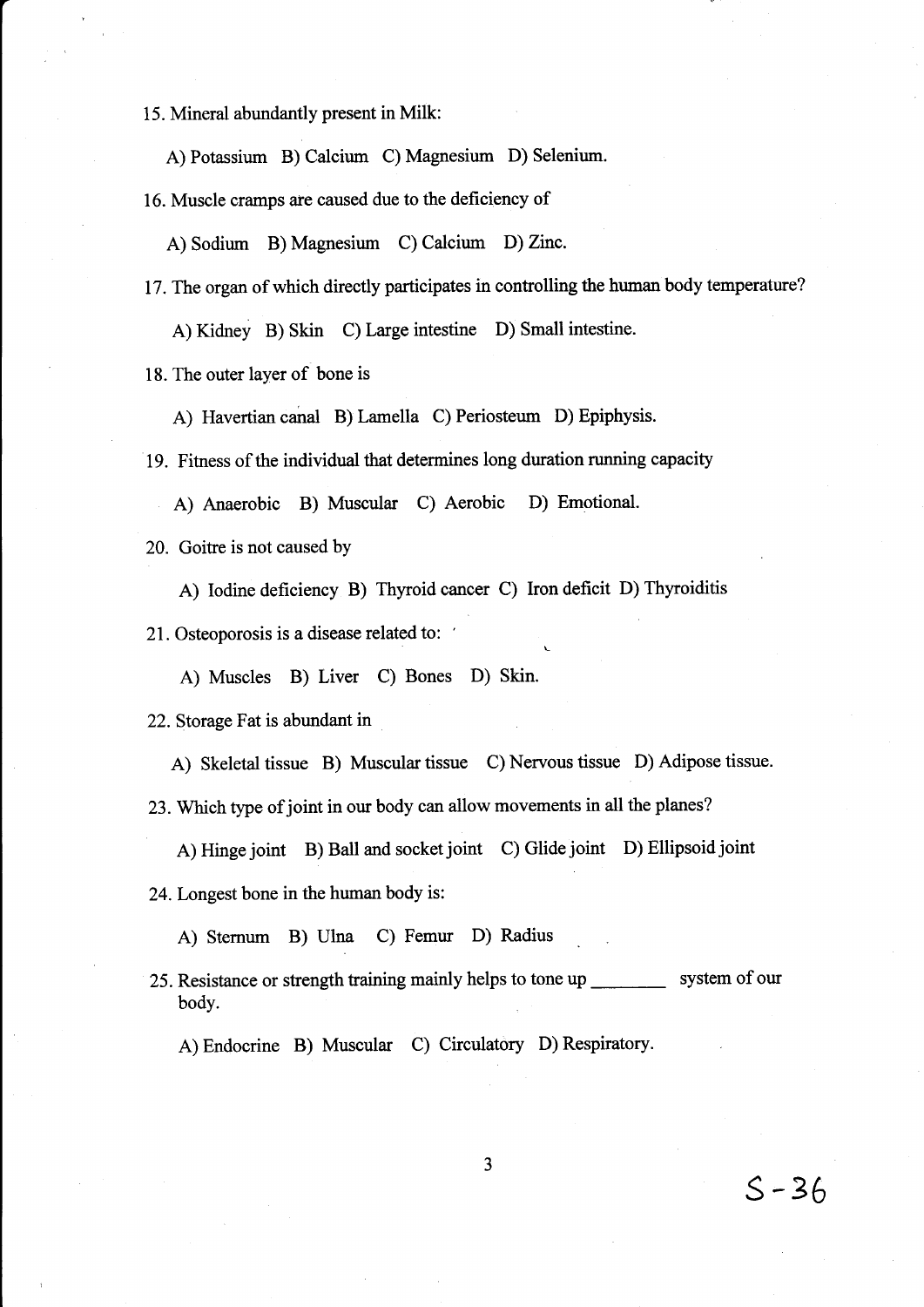## PART B

26. "Ashtanga Yoga" was first described by

A) Yogi Nityananda B) Yogi Mascheendra

C) Yogi Patanjali D) Yogi Mahendranath.

27.How many bones are there in an adult vertebral column ?

A) 30 B) 28 C) 22 D) 26

28. Name the longest muscle in the human body:

A) Gluteus maximus B) Sartorius C) Hamstrings D) Triceps.

29. Identify the main artery that emerges from left ventricle of the heart:

A) Aorta B) Pulmonary artery c) Right coronary artery D) Descending artery. 30. How many pairs of ribs are there in the human skeleton?

A) 24 B) 12 C) 6 D) 9

31. Identify the medical condition of self imposed starvation to lose and then maintain very low body weight:

A) Bulimia B) Obsessive behavior C) Anorexia nervosa D) Insomnia.

32. Rickets is caused due to the deficiency of

A) Vitamin C B) Vitamin D C) Vitamin A D) Vitamin K

33. Muscle stretching exercises contribute to the improvement in

A) Strength B) Endurance C) Speed D) Flexibility

34. What is the functional unit of the renal system?

A) Neuron B) Fascicule C) Néphron D) Ostéocyte.

35, Which gland is considered as the master gland of the human body?

A) Thyroid B) Adrenal C) Pancreas D) Pituitary.

 $\overline{\mathbf{4}}$ 

s-36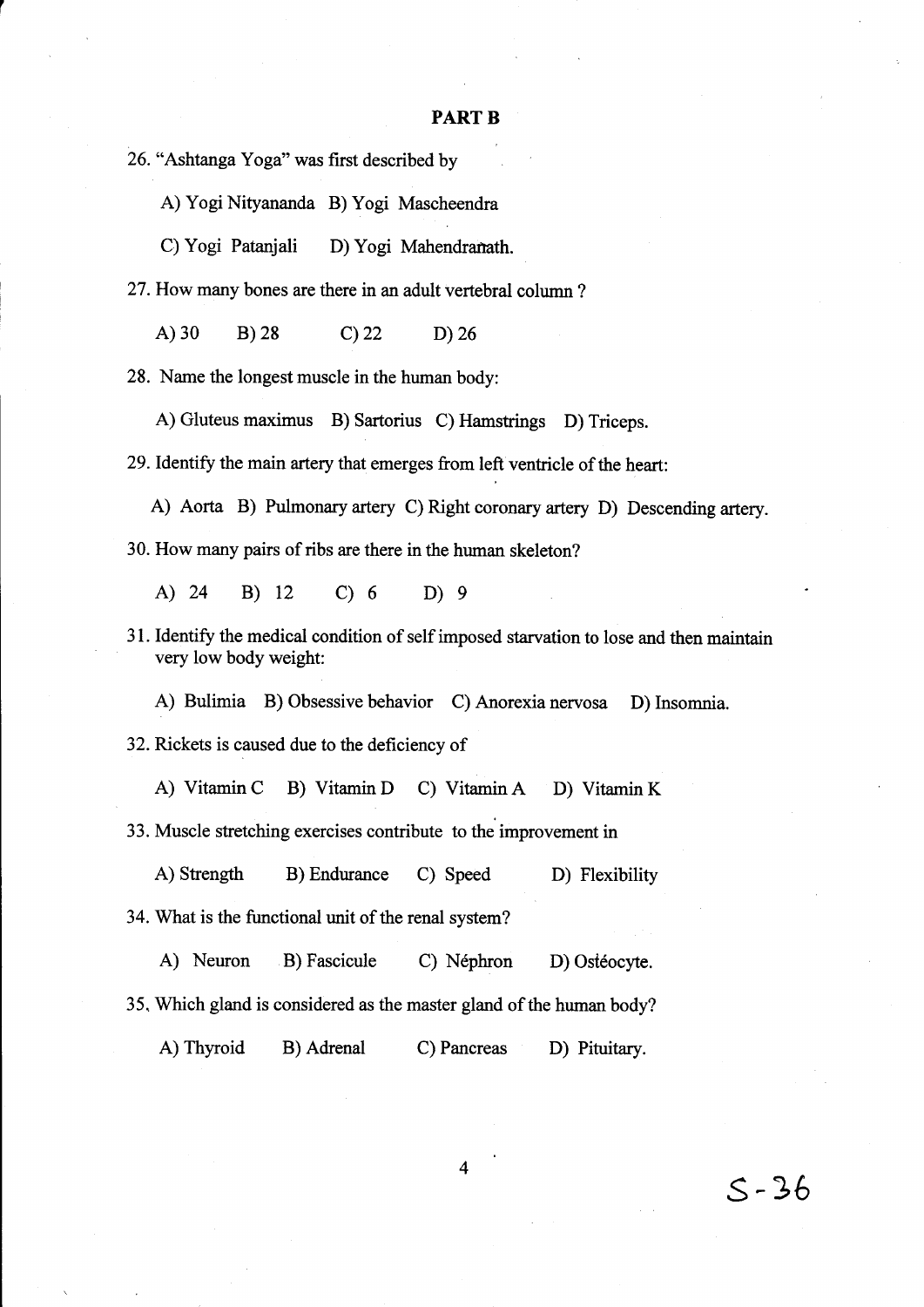36. Which one of the carbohydrate form is considered as 'monosaccharide'?

A) Glucose B) Lactose C) Glycogen D) Cellulose.

37. What is the instrument used to measure the lung capacity of the individuals?

A) Dynamometer B) Spirometer C) Goniometer D) Flexomeasure. 38. Which part of the brain has the Cardio-respiratory centre?

A) Hypothalamus B) Pons C) Medulla oblongata D) Motor cortex.

39. Cardiac stroke volume ( in ml ) of a healthy adult individual is approximately:

A) 90 B) 120 C) s0 D) <sup>70</sup>

40. Vitamin abundant in wheat germ oil

A) Vitamin E B) vitamin A C) Vitarnin D D) Vitamin <sup>C</sup>

41. Which of the following muscles is put to special training to derive six pack at abdomen?

A) Gluteus marimus B) Rectus Femoris C) Rectus abdominus D) Latissimus dorsi.

42. Good cholesterol is in association with the lipoprotein of density:

A) Very low B) High C) Low D) Intermediate

43. Which one of the diseases is considered as Cardio vascular disease?

A) Diabètes mellitus B) Filariasis C) Hypertension D) Osteoarthritis.

44. Identify the blood circulation through which the deoxygenated blood becomes oxygenated?

5

s- 36

A) Hepatic B) Portal C) Cardiac D) Pulmonary

45. Which one of the following is a trunk muscle?

A) Latissimus dorsi B) Deltoid C) Quadriceps D) Soleus.

46. Which blood group is recognized as the "Universal recipient "?

A). " O " B). "8" C) "AB" D). \* A "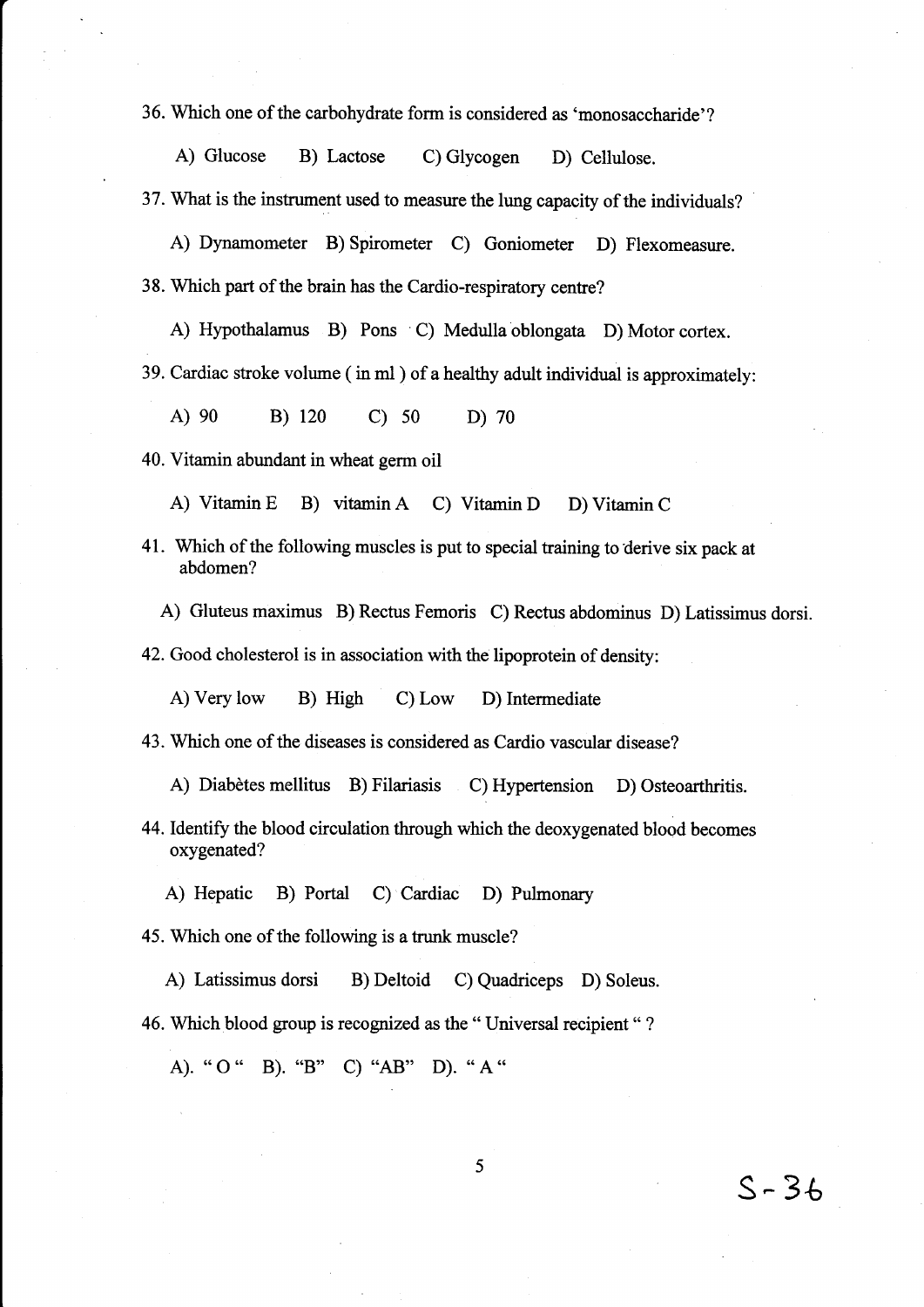47.- Obesity of a person is decided on the basis of:

A) Percentage of bone weight B) Percentage of water weight

C) Percentage of fat weight D) Percentage of muscle weight.

48. First individual medal by an lndian at Olympics was won by:

A) P.T. Usha B) K.D.Jadav C) Leander Paes D) Vijaypal Singh

49. Modern Olympics was conducted for the first time in 1896 at:

A) Paris B) Athens C) Rome D) London

50. Shuttle Badminton originated in

A) Great Britain B) France C) India D) Afghanistan.

51. In which of the following Vitamin K is abundant:

A) Egg white B) Carrot C) Drumsticks D) Cabbage.

52. If "XEROX MACHINE" is coded as "AHURA PDFLQH": What is the code for "POWER"?

A) SZHUR B) SRZHU C) SHUZR D) SRZUH

53. What is the official distance of Marathon run?

A) 26 miles 265 yards B) 24 miles 385 yards

C) 26 miles 385 yards D) 24 miles 385 yards.

54. Who is considered as the modem Yoga guru?

A) Patanjali B) P.K. Pandey C) Amit Khanna D) BKS Iyengar.

55. What is the normal and healthy individual's core body temperature?

A)  $98.6^{\circ}$ F B)  $96.8^{\circ}$ F C)  $98^{\circ}$ F D)  $96^{\circ}$ F

56. Loss of heat through sweat mechanism is

A) Radiation B) Evaporation C) Convection D) Conduction.

6

 $S - 36$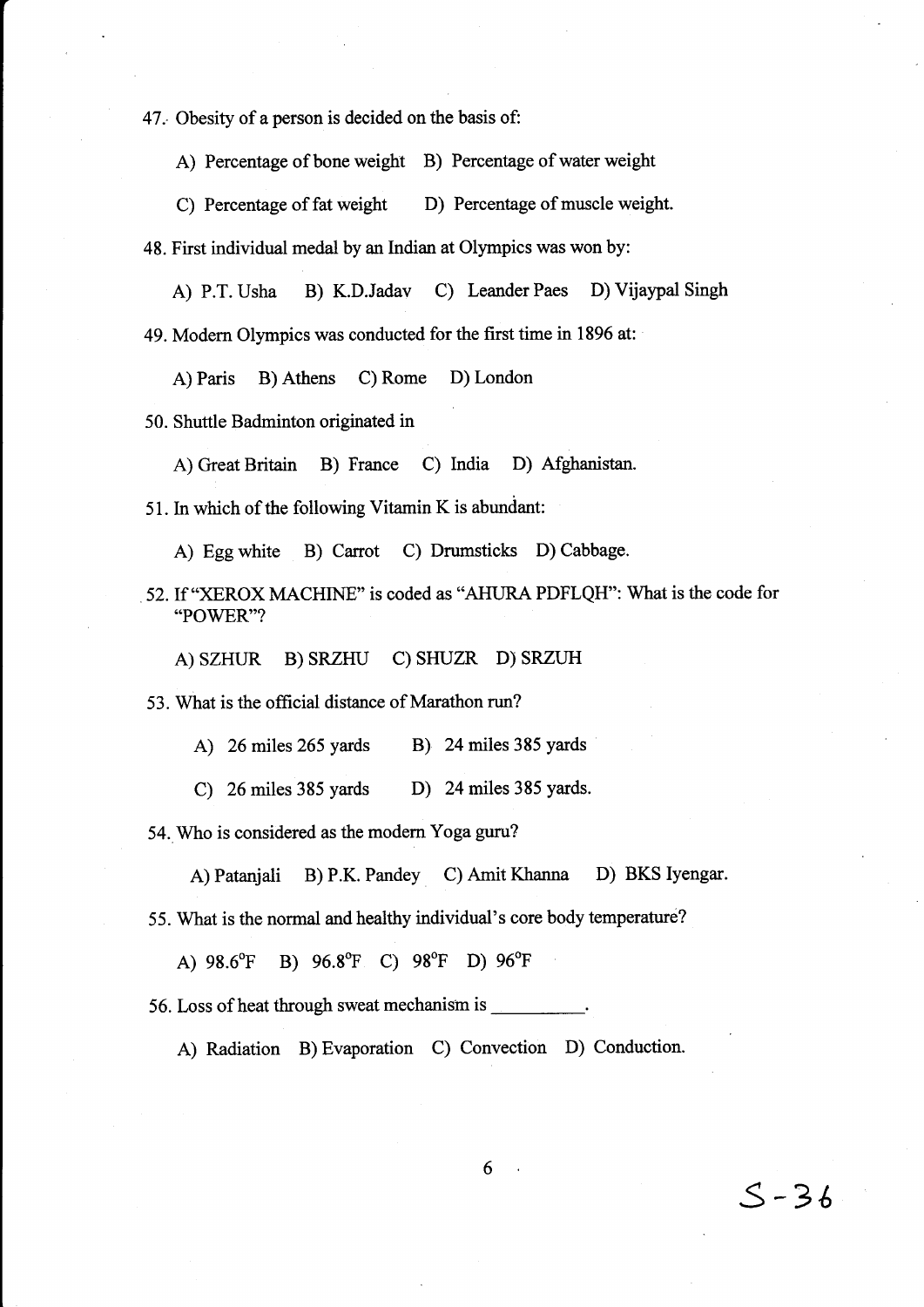57. The energy equivalent of I gram of carbohydrate is ( in Kcal )?

A) 6 B) 5 C) 3 D) 4

58. Which asana is considered as 'King of Asanas'?

A) Shalabhasana B) Ashtavakrasana C) Mayurasana D) Shirshasana.

59. Exercising in hot and humid climatic conditions can lead to loss of fluid in the body, and this depletion of body fluid is called as:

A) Thermoregulation B) Dehydration C) Rehydration D) Water intoxication.

60. Identify the arm muscle from among the following:

A) Biceps Brachialis B) Sartorius C) Diaphram D) Vastus Lateralis.

61. Oxygenated blood leaves the heart from:

A) Right ventricle B) Right Atrium c) Left Atium D) Left Ventricle.

62. Which of the following vitamins is vital in protecting the bone density?

A) Vitamin E B) vitamin D c) vitamin A D) vitamin B12

63. Chronic Excessive alcohol consumption affects:

A) Heart B) Brain C) Liver D) Colon.

64. Find the missing numbers in the sequence: 6,8,.11, 15, 16, , ,25.

A) 17,23 B) 17,18 C) 18,21 D) 18,23

65. Find out 10% of 20% of 30% of 300:

A) ls.8 B) 1.8 c) 10.s D) lo

66. On which day the 'World Diabetes Day' is observed?

A)  $10^{th}$  November B).  $10^{th}$  October C).  $14^{th}$  November D).  $14^{th}$  October.

7